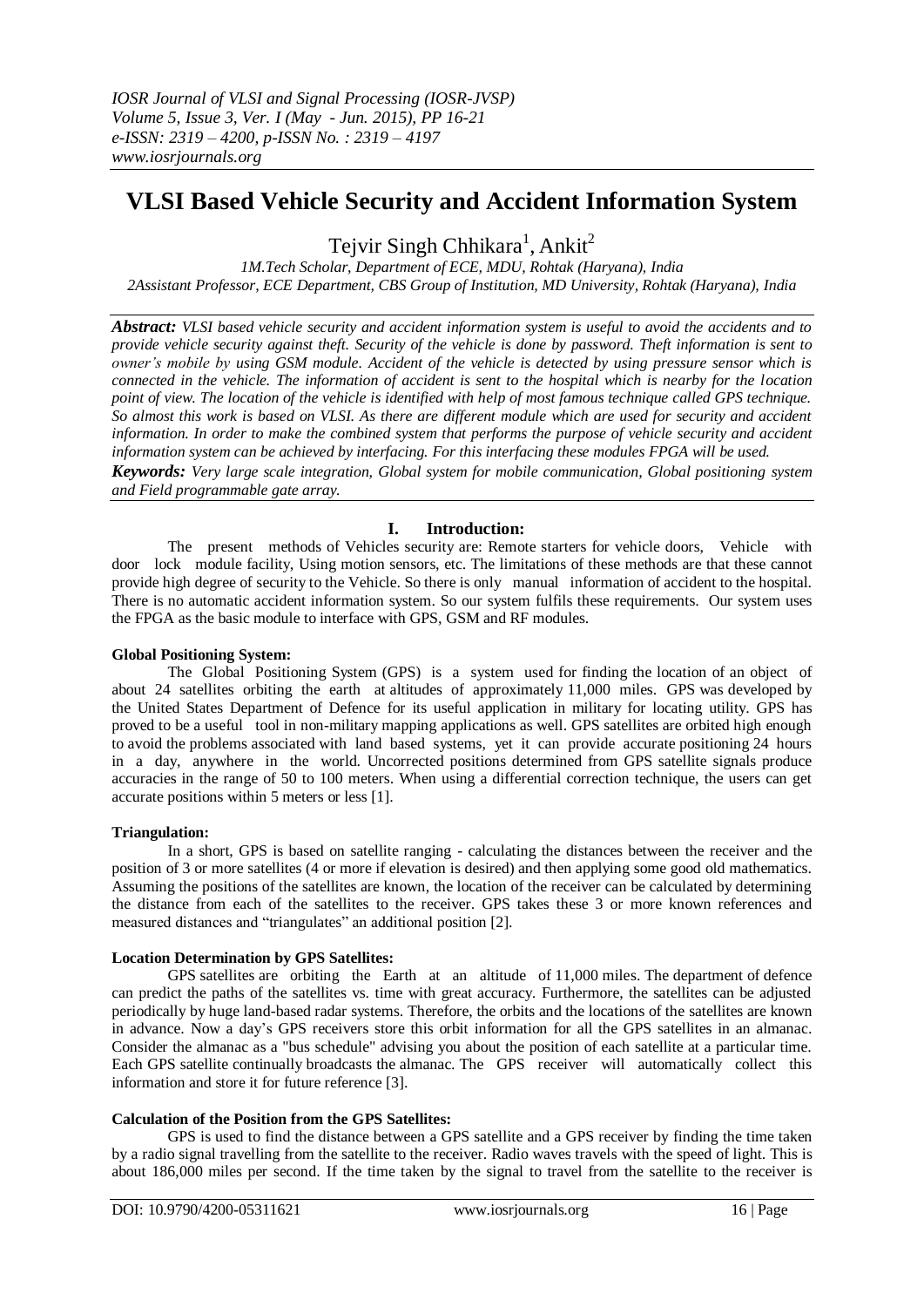known, then the distance from the satellite to the receiver (distance  $=$  speed x time) can be determined. If the exact times of the transmission and reception of the signal are known, the signal's travel time can be determined.

In order to do this, the satellites and the receivers are acting as accurate clocks which are synchronized to generate the same code exactly at the same time. The code received from the satellite can be compared with the code generated by the receiver. By comparing the codes, the time difference between the satellite generated, and the receiver generated can be determined. This interval is the travel time of the code. Multiplication of this travel time, in seconds, by 186,000 miles per second gives the distance from the receiver position to the satellite position in miles.

## **Increased Accuracy by Using Differential GPS:**

A differential correction technique is a technique which is necessary to get accuracies within 1to 5 meters, or even better, with advanced equipments. This requires a second GPS receiver, which is a base station, collecting data from a stationary position and from a precisely known point (typically it is a surveyed work). Because the physical location of the base station is known, the correction factor can be find out by comparing the known location with the GPS location determined by using the satellites. The differential correction process takes this correction factor and applies it to the GPS data collected by a GPS receiver in the field. Differential correction eliminates most of the errors listed in the GPS Error Budget.

## **Global System for Mobile Communications:**

GSM stands for global system for mobile communication. This is the standard used for mobile phones in the world. GSM service is used by over 2 billion people across more than 212 countries and territories. The important features of the GSM standard makes the international roaming very common between mobile phone operators, enabling subscribers to use their phones in many parts of the world. GSM differs significantly from its predecessors in that both signalling and speech channels are Digital call quality, which means that it is considered a second generation (2G) mobile phone system. For the consumers point of view, the key advantage of GSM systems has been good digital voice quality and low cost alternatives for making calls such as text messaging Like other cellular standards GSM allows network operators to offer roaming services which mean subscribers can use their phones all over the world.

The modulation used in GSM is Gaussian minimum shift keying (GMSK).This is a type of continuousphase frequency shift keying. In GMSK, the signal to be modulated onto the carrier is first smoothed with a Gaussian low-pass filter prior to being fed to a frequency modulator, which greatly reduces the interference to neighbouring channels (adjacent channel interference).

#### **Radio Frequency Communication:**

RF itself has become synonymous with wireless and high-frequency signals, describing anything from AM radio between 535 kHz and 1605 kHz to computer local area networks (LANs) at 2.4 GHz. However, RF has traditionally defined frequencies from a few kHz to 1 GHz. If one assumes as microwave frequencies as RF, this range extends to 300 GHz. A wave or sinusoidal can be completely described by either its frequency or its wavelength. These are inversely proportional to each other and related to the speed of light through a particular medium. As frequency increases, wavelength decreases. For reference, a 1 GHz frequency has a wavelength of roughly 1 foot and a 100 MHz wave has a wavelength of roughly 10 feet.

# **Operation at Higher Frequencies:**

Typically, data is structured and easily represented at low frequencies; how can we represent it or physically translate it to these higher RF frequencies? For example, the human audible frequency range is from 20 Hz to 20 kHz. According to the Nyquist theorem, we can completely represent the human audible range by sampling at 40 kHz or, more precisely, at 44.1 kHz (this is where stereo audio is sampled). Cell phones, however, operate at around 850 MHz.

### **Field-programmable Gate Array:**

A field programmable gate array (FPGA) is an integrated circuit (IC) that includes a two-dimensional array of general-purpose logic circuits, called cells or logic blocks, whose functions are programmable. The cells are linked to one another by programmable buses. A field-programmable gate array comprises any number of logic modules, an interconnected routing architecture and programmable elements that may be programmed to selectively interconnect the logic modules to one another and to define their functions. The basic device architecture of an FPGA consists of an array of configurable logic blocks (CLBs) embedded in a configurable interconnect structure and surrounded by configurable I/O blocks (IOBs). An IOB allows signals to be driven off-chip or optionally brought from the FPGA to interconnect segments. The IOB can typically perform other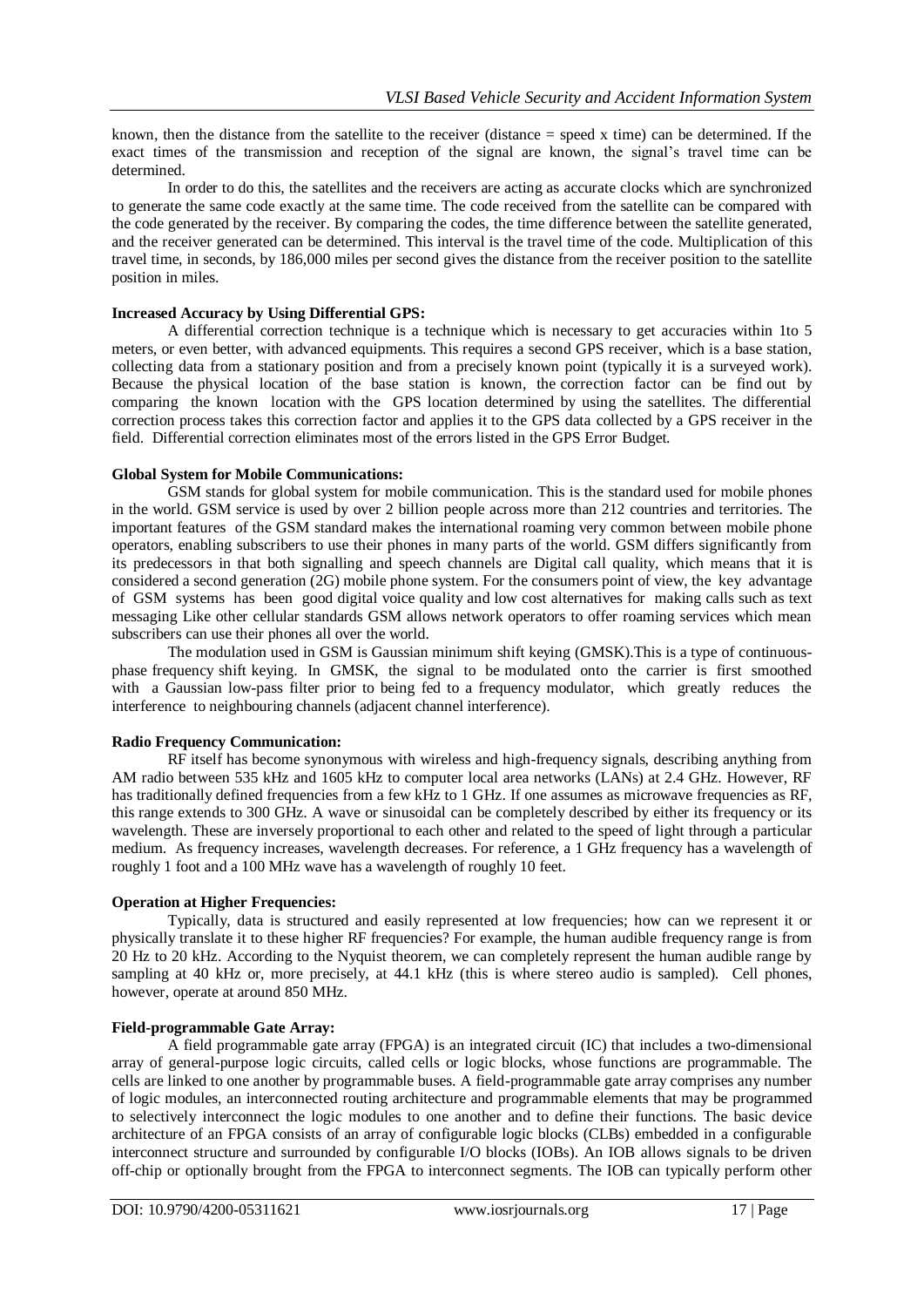functions, such as tri-stating outputs and registering incoming or out-going signals. The configurable interconnected structure allows users to implement multi-level logic designs. In addition, FPGAs typically include other specialized blocks, such as block random access memories (BRAMs) and digital signal processors (DSPs). These specialized blocks perform more specific tasks than the CLBs, but can still be configured in accordance with a variety of options to enable flexible operation of the FPGA. Field programmable gate arrays may be classified in one of two categories. One category of FPGA devices is one-time programmable and uses elements such as antifuses for making programmable connections. The other category of FPGA devices is reprogrammable and uses devices such as transistor switches as the programmable elements to make non permanent programmable connections. An FPGA can support hundreds of thousands of gates of logic operating at system speeds of tens of megahertz. To implement a particular circuit function, the circuit is mapped into the array and the appropriate programmable elements are programmed to implement the required wiring connections that form the user circuit. The FPGA is programmed by loading programming data into the memory cells controlling the configurable logic blocks, I/O blocks and interconnect structure.

A field-programmable gate array (FPGA) is an integrated circuit designed to be configured by the customer or designer after manufacturing—hence "field-programmable". The FPGA configuration is generally specified using a hardware description language (HDL), similar to that used for an application-specific integrated circuit (ASIC) (circuit diagrams were previously used to specify the configuration, as these were for ASICs, but this is increasingly rare). FPGAs can be used to implement any logical function that an ASIC could perform. The ability to update the functionality after shipping and the low non-recurring engineering costs relative to an ASIC design (not withstanding the generally higher unit cost), offer advantages for many applications.

FPGAs contain programmable logic components called "logic blocks" and a hierarchy of reconfigurable interconnects that allow the blocks to be "wired together"—somewhat like a one-chip programmable breadboard. Logic blocks can be configured to perform complex combinational functions, or simple logic gates like AND and XOR. In most FPGAs, the logic blocks also include memory elements, which may be simple flip-flops or more complete blocks of memory. FPGA Comparisons: Historically, FPGAs have been slower, less energy efficient and generally achieved less functionality than their fixed ASIC counterparts. A combination of volume, fabrication improvements, research and development and the I/O capabilities of new supercomputers have largely closed the performance gap between ASICs and FPGAs.

Advantages include a shorter time to market, ability to re-program in the field to fix bugs and lower nonrecurring engineering costs. Vendors can also take a middle road by developing their hardware on ordinary FPGAs, but manufacture their final version so it can no longer be modified after the design has been committed.

# **Xilinx claims that several market and technology dynamics are changing the ASIC/FPGA paradigm:**

IC costs are rising aggressively. ASIC complexity has bolstered development time and costs R&D resources and headcount is decreasing, Revenue losses for slow time-to-market are increasing Financial constraints in a poor economy are driving low-cost technologies.

#### These trends make FPGAs a better alternative than

ASICs for a growing number of higher-volume applications than they have been historically used for, to which the company attributes the growing number of FPGA design starts Some FPGAs have the capability of partial re-configuration that lets one portion of the device be re-programmed while other portions continue running.

#### **FPGA versus CPLDs:**

The primary differences between CPLDs and FPGAs are in their architecture. A CPLD has a somewhat restrictive structure consisting of one or more programmable sum-of-products logic arrays feeding a relatively small number of clocked registers. The result of this is less flexibility, with the advantage of more predictable timing delays and a higher logic-to interconnect ratio. The FPGA architectures, on the other hand, are dominated by interconnection. This makes them far more flexible (in terms of the range of designs that are practical for implementation within them) but also far more complex to design for.

Another notable difference between CPLDs and FPGAs is the presence in most FPGAs of higher-level embedded functions (such as adders and multipliers) and embedded memories, as well as to have logic blocks implemented decoders or mathematical functions.

#### **Security Considerations:**

For security point of view, FPGAs have both advantages and disadvantages as compared to ASICs or secure microprocessors. FPGAs' flexibility makes more modifications during fabrication. For many FPGAs, the loaded design is exposed while it is loaded (typically on every power-on). To address this issue, some FPGAs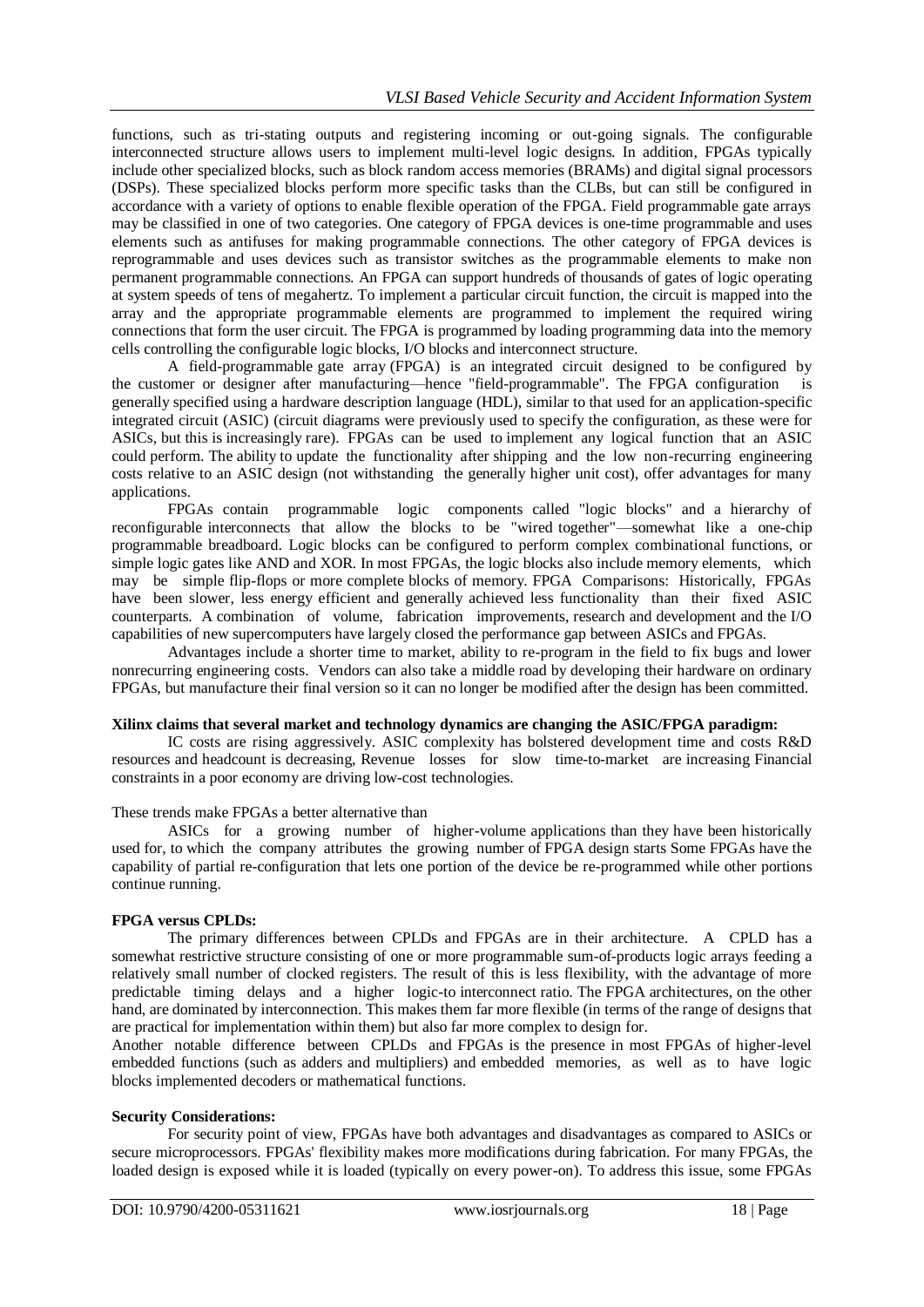support bit stream encryption.

#### **Applications of FPGAs:**

FPGAs have gained rapid acceptance and growth over the past decade because it can be applied to a very wide range of applications. A list of typical applications includes: random logic integrating, multiple SPLDs, device controllers, communication encoding and filtering, small to medium sized systems with SRAM blocks. Other interesting applications of FPGAs are prototyping of designs later to be implemented in gate arrays and also emulation of entire large hardware systems.

#### **Universal asynchronous Receiver/Transmitter:**

A universal asynchronous receiver/transmitter (usually abbreviated UART) is a type of "asynchronous receiver/transmitter", a piece of computer hardware that translates data between parallel and serial forms. A UART is usually an individual (or part of an) integrated circuit used for serial communications over a computer or peripheral device. UARTs are now commonly included in microcontrollers. A dual UART or DUART combines two UARTs into a single chip. Many modern ICs now come with a UART that can also communicate synchronously; these devices are called USARTs (universal /asynchronous receiver/transmitter).

#### **Transmitting and Receiving Serial Data:**

The Universal Asynchronous Receiver/Transmitter (UART) controller is the main component of the serial communications subsystem of a computer. The UART takes bytes of data and transmits the individual bits in a sequential fashion. In this situation, a second UART re-assembles the bits into complete bytes. Serial transmission of digital information (bits) through a single wire or other medium is much more cost effective than parallel transmission through multiple wires. A UART is used to convert the transmitted information between its sequential and parallel form at each end of the link. Each UART contains a shift register which is the fundamental method of conversion between serial and parallel forms. The UART usually does not directly generate or receive the external signals used between different items of equipment. Typically, separate interface devices are used to convert the logic level signals of the UART to and from the external signalling levels. External signals may be of many different forms. Examples of standards for voltage signalling are RS-232, RS-422 and RS-485 from the EIA. The presence or absence of current (in current loops) was used in telegraph circuits. Some signalling schemes do not use electrical wires. Examples of these are optical fiber, In DA (infrared) and (wireless) Bluetooth in its Serial Port Profile (SPP). Some signalling schemes use modulation of a carrier signal (with or without wires). Examples are modulation of audio signals with phone line modems, RF modulation with data radios and the DC-LIN for power line communication. Communication may be "full duplex" (both send and receive at the same time) or "half duplex" (devices take turns transmitting and receiving).

**Asynchronous Receiving and Transmitting:** In asynchronous transmitting, teletype-style UARTs send a "start" bit, five to eight data bits, least-significant-bit first, an optional "parity" bit and then one, one and a half, or two "stop" bits. The start bit is of opposite polarity of the data-line's idle state. The stop bit is the data-line's idle state and provides a delay before the next character can start. (This is called asynchronous start-stop transmission). In mechanical teletypes, the "stop" bit was often stretched to two bit times to give the mechanism more time to finish in printing a character. A stretched "stop" bit also helps resynchronization. The parity bit can either makes the number of "one" bits between any start/stop pair odd, or even, or it can be omitted. Odd parity is more reliable because it assures that there will always be at least one data transition and this permits many UARTs to resynchronize. Asynchronous transmission allows data to be transmitted without the sender having to send a clock signal to the receiver. Instead, the sender and receiver must agree on timing parameters in advance and special bits are added to each word which is used to synchronize the sending and receiving units. When a word is given to the UART for Asynchronous transmissions, a bit called the "Start Bit" is added to the beginning of each word that is to be transmitted. The Start Bit is used to alert the receiver that a word of data is about to be sent and to force the clock in the receiver into synchronization with the clock in the transmitter. These two clocks must be accurate enough not to have the frequency drift by more than 10% during the transmission of the remaining bits in the word. (This requirement was set in the days of mechanical teleprompters and is easily met by modern electronic equipment).

#### **System Design:**

#### **Accident Information and Vehicle Security System System Functions:**

To start the engine of the vehicle, the password should be given. If it is correct, the vehicle will be started normally. Whenever the engine gets started, the alert message is sent to the owner's mobile. Second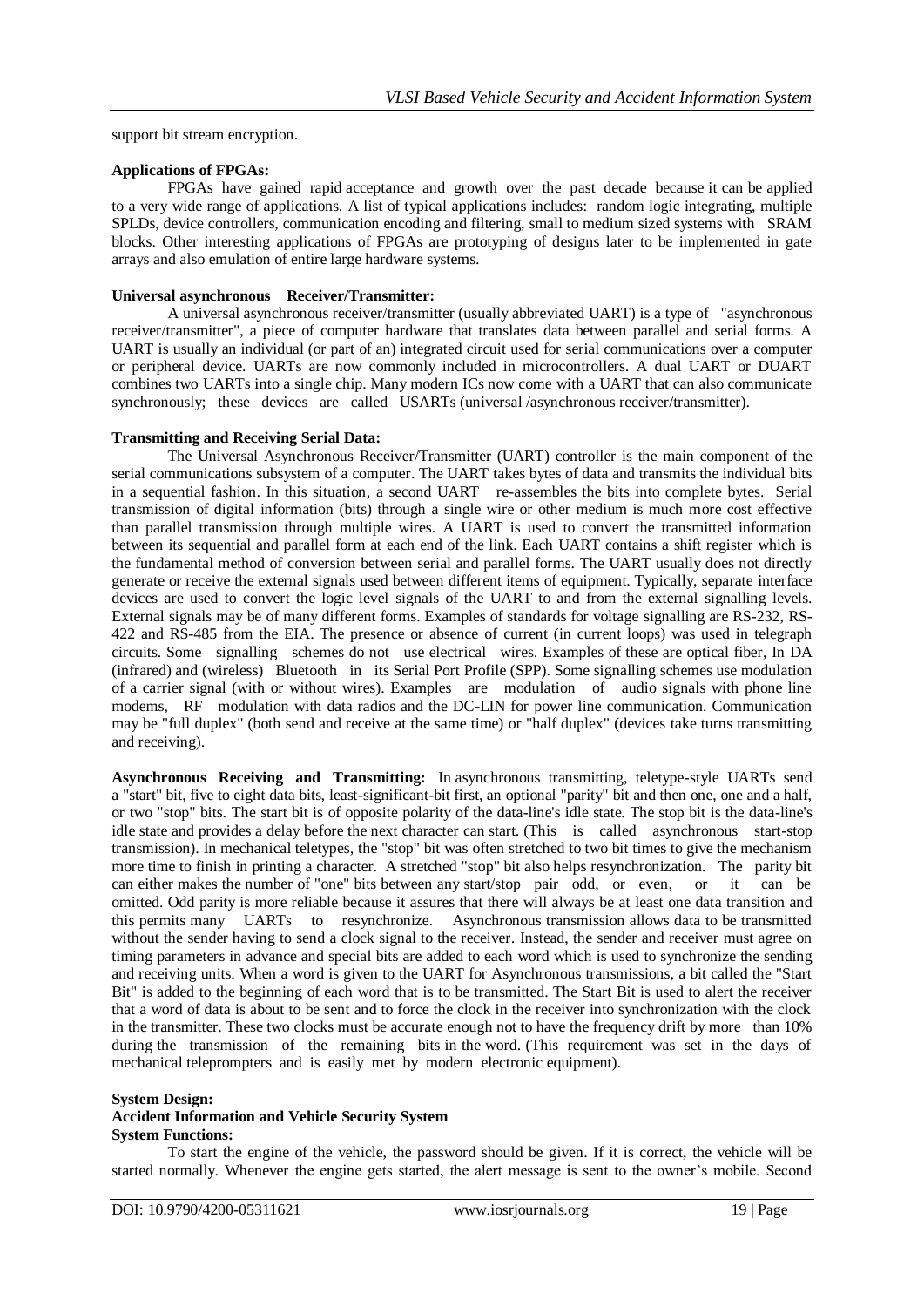attempt will be given in case of missing of password. If it is continued in second attempt also, the doors will be locked, buzzer will start to beep and alert message will be sent to the owner's mobile. If the password is given in reverse manner, the theft information will also be sent to nearest police station. The accident is detected by the pressure sensors.GPS receiver sends the data via RF modem to the nearest hospital.





**Figure 1.** Block diagram for vehicle security and accident information system

#### **Advantages of the System:**

- (i) With this system it is possible to identify a person who found in the accident and treatment can be given as soon as possible.
- (ii) By using this, vehicle theft can be detected and it can be avoided before it happens.
- (iii) Vehicle security is maintained properly.

#### **Future Scope of the System:**

- (i) Automatic information to the traffic police to clear the accident place as soon as possible in the future.
- (ii) Avoiding the alert message in the vehicle when no person is present in the vehicle.

# **II. Conclusion:**

Thus the accident location will be detected using GPS and will be communicated to the nearest hospital using RF communication. Theft information is sent to the owners mobile using GSM.

#### **References**

- [1]. Trimberger, S., 1994. Ed., Field-Programmable Gate the accident spot, as soon as possible. Array Technology, Kluwer, Academic Publishers.
- [2]. Oldfield, J. and R. Dorf, 1995. Field Programmable there is none in the car. Gate Arrays, John Wiley & Sons, New York
- [3]. Rose, J., A. El Gamal and A. Sangiovanni-Vincentelli, 1993. Architecture of Field-Programmable Gate Arrays, in Proceedings of the IEEE, 81(7): 1013-1029.